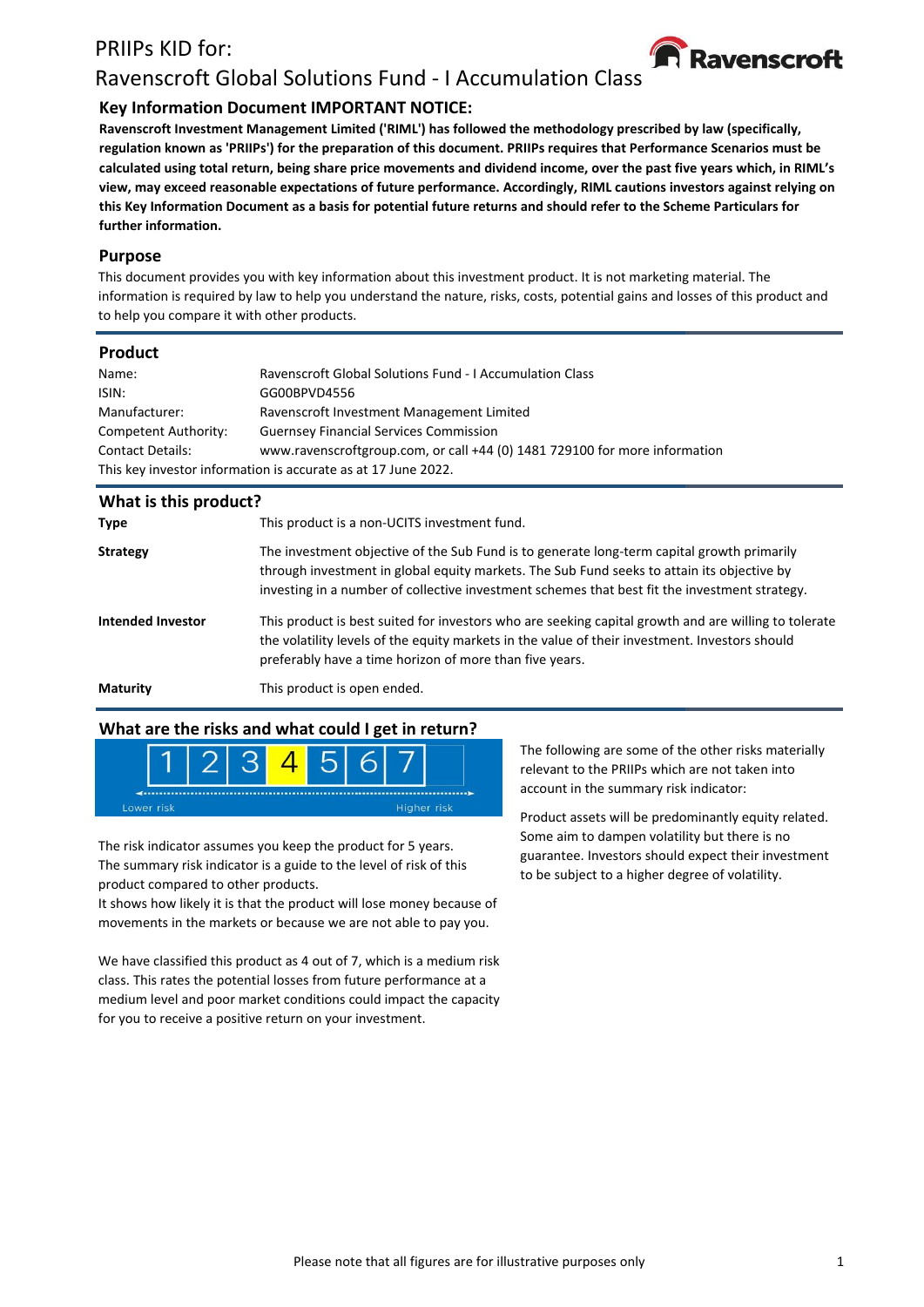

# **What are the risks and what could I get in return? (continued)**

| <b>Performance Scenarios Investment £10,000</b><br><b>Scenarios</b> |                                     | 1 year   | 3 years  | 5 years (recommended<br>holding period) |
|---------------------------------------------------------------------|-------------------------------------|----------|----------|-----------------------------------------|
| <b>Stress Scenario</b>                                              | What you might get back after costs | £7,689   | £6,256   | £5,389                                  |
|                                                                     | Average return each year            | $-23.1%$ | $-14.5%$ | $-11.6%$                                |
| Unfavourable scenario                                               | What you might get back after costs | £9,390   | £10.149  | £11,378                                 |
|                                                                     | Average return each year            | $-6.1%$  | 0.5%     | 2.6%                                    |
| <b>Moderate scenario</b>                                            | What you might get back after costs | £11,031  | £13,408  | £16,296                                 |
|                                                                     | Average return each year            | 10.3%    | 10.3%    | 10.3%                                   |
| <b>Favourable scenario</b>                                          | What you might get back after costs | £12,936  | £17,681  | £23,298                                 |
|                                                                     | Average return each year            | 29.4%    | 20.9%    | 18.4%                                   |

This table shows the money you could get back over the next 5 years (recommended holding period), under different scenarios, assuming that you invest £10,000. The scenarios shown illustrate how your investment could perform. You can compare them with the scenarios of other products. The scenarios presented are an estimate of future performance based on evidence from the past on how the value of this investment varies, and are not an exact indicator. What you get will vary depending on how the market performs and how long you keep the product. The stress scenario shows what you might get back in extreme market circumstances, and it does not take into account the situation where we are not able to pay you.

The figures shown include all the costs of the product itself, but may not include all the costs you pay to your advisor or distributor. The figures do not take into account your personal tax situation, which may also affect how much you get back.

#### **What happens if Ravenscroft Investment Management Limited is unable to pay out?**

You may face a financial loss should the manufacturer Ravenscroft Investment Management Limited, or custodian, Praxis IFM, default on their obligations. There is no compensation or guarantee scheme in place which may offset, all or any of, this loss.

#### **What are the costs?**

The Reduction in Yield (RIY) shows what impact the total costs you pay will have on the investment return you might get. The total costs take into account one-off, ongoing and incidental costs.

The amounts shown here are the cumulative costs of the product itself, for three different holding periods. They include potential exit penalties. The figures assume you invest £10,000. The figures are estimates and may change in the future.

#### **Table 1: Costs over time**

The person selling to you or advising you about this product may charge you other costs. If so, this person will provide you with information about these costs, and show you the impact that all costs will have on your investment over time.

| Investment Scenarios (£10,000)  | If you cash in<br>after 1 year | If you cash in after half<br>recommended period of 5<br>years (after 3 years) | If you cash in at the end<br>of the recommended<br>period of 5 years |
|---------------------------------|--------------------------------|-------------------------------------------------------------------------------|----------------------------------------------------------------------|
| Total costs                     | £223                           | £683                                                                          | £1,164                                                               |
| Impact on return (RIY) per year | 2.23%                          | 2.23%                                                                         | 2.23%                                                                |